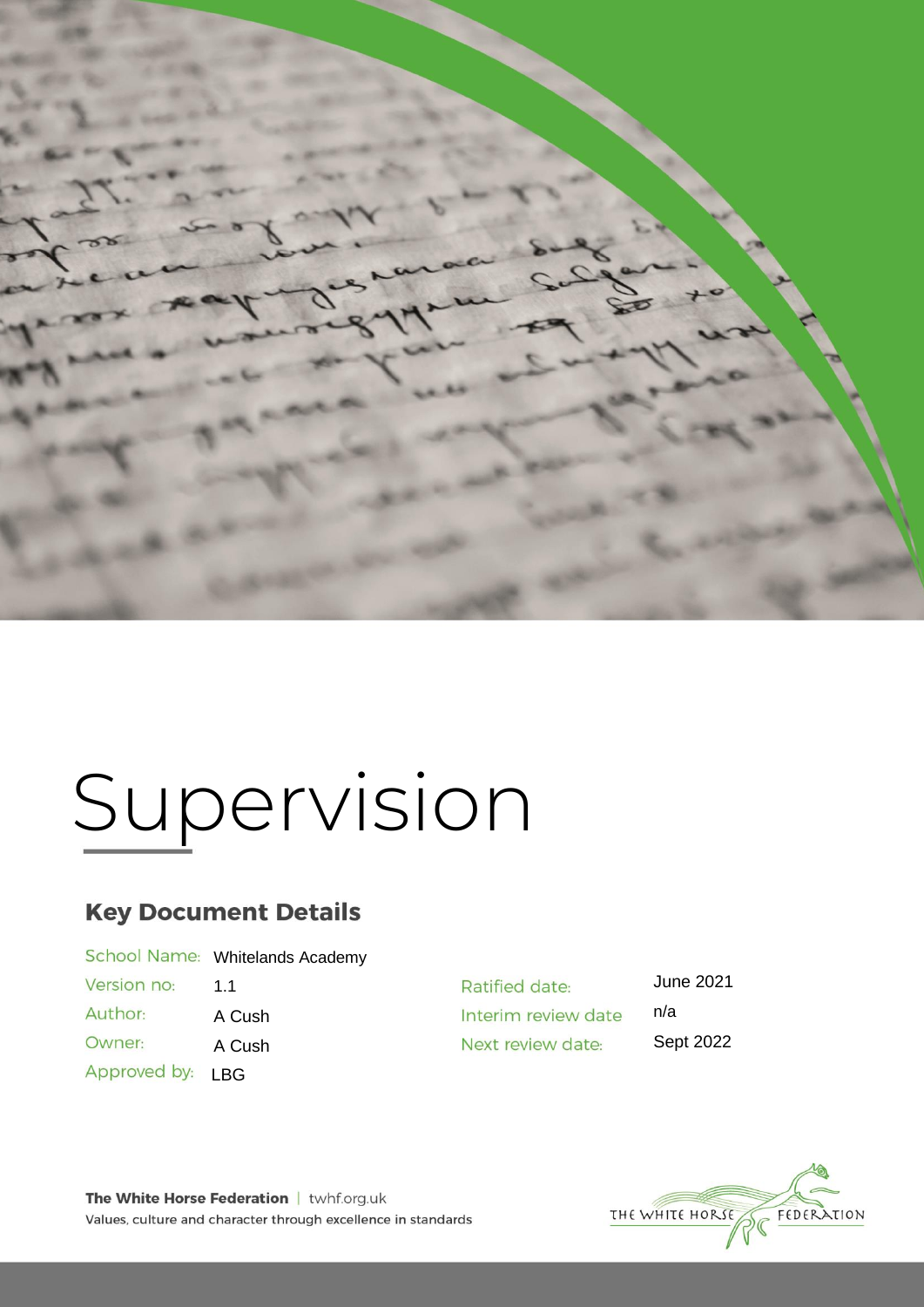#### **Purpose**

The purpose of a policy on the Supervision of Students is to provide a common understanding of all the issues involved; and also a continuity of practice throughout the school, which will help safeguard the welfare of both students and staff. A policy on supervision should also have benefits related to discipline. Students can only accept greater responsibility for their actions if they are aware of the parameters for action. We must be careful to ensure that the responsibilities we give them are within their capabilities to accept and not put them or others at risk by being unrealistic in our expectations.

#### **Summary**

• The school takes responsibility for students from 08.00am. From that time duty teachers must be on duty in the playground. Duty LT will welcome students at the entrance.

• The school relives responsibility for students on site from 4.00pm or when their club finished. After school students should either be in a club or the library.

• It is the task of the teachers on duty to supervise the students with due regard to the rules relating to break-time and playground behaviour.

- The responsibility for the quality and quantity of supervision at lunchtime rests with the Principal.
- Students should go to after school clubs, the library or straight home after school and not play in the playground.

• Students who have not been collected after school should come back into school, inform a teacher and then wait outside the office.

• Students should never wait outside for lifts or taxis. They should be collected from the Reception area.

#### **Relationship to other policies**

- Restorative Behaviour
- Anti-bullying
- Whole School Policy for Safeguarding, including Child Protection
- Health and Safety Policy
- Roles and responsibilities

#### **This policy applies to:**

- All staff
- **Pupils**
- Parents/Carers (at dropping off and picking up times).

#### **Arrangements for monitoring and evaluation**

The Principal will have an annual meeting with staff who complete the Accident Incident forms to ascertain whether there are recurring accidents which could be resolved through Premises Management.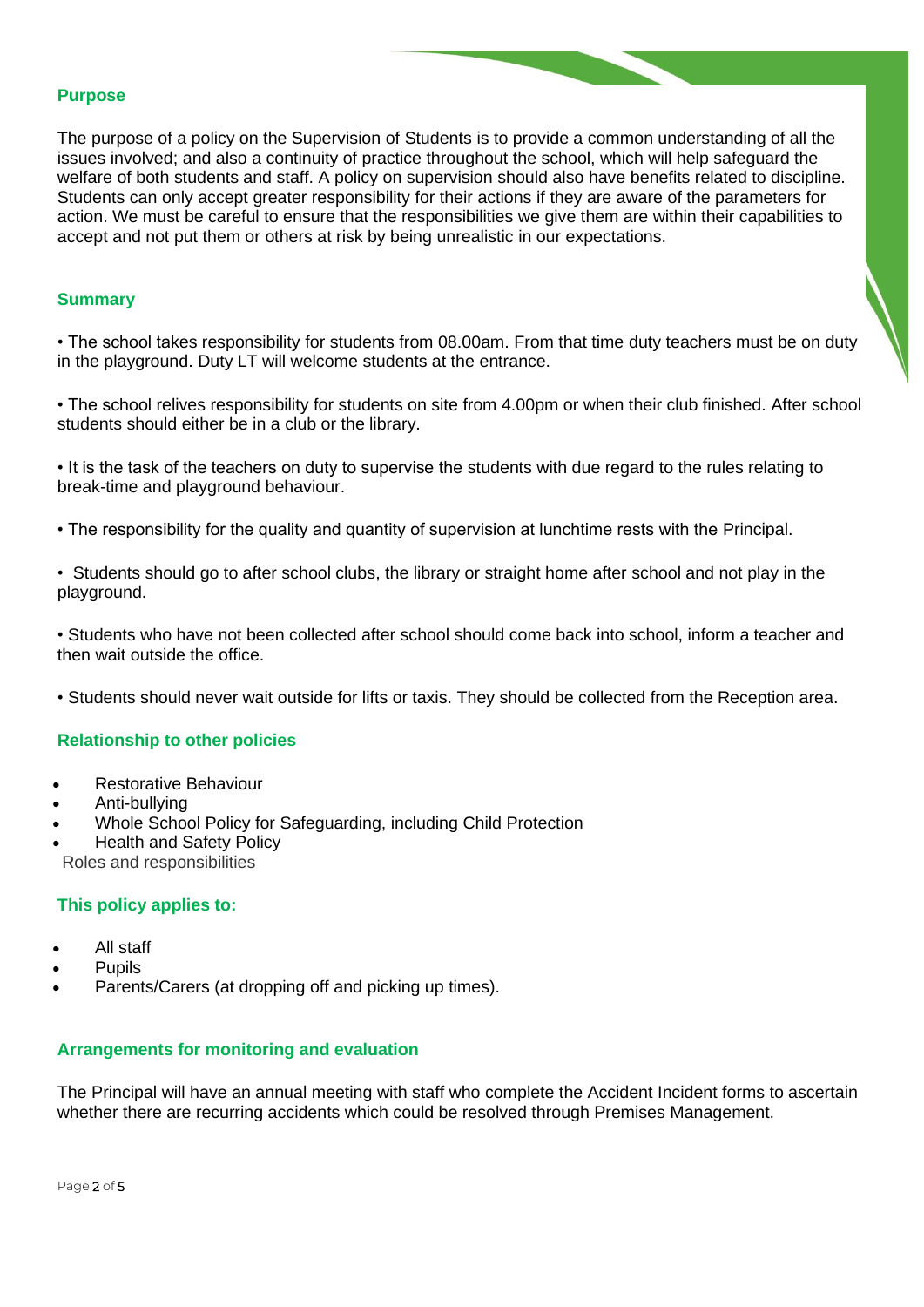### **Outside Duties**

It is the task of the teachers on duty to supervise the students with due regard to the rules relating to break-time and playground behaviour.

- Students must never be allowed to leave the school grounds at any time without parental and/or LT permission.
- The duty staff have the responsibility for monitoring and reporting upon behaviour and are expected to maintain acceptable standards of behaviour, which recognise the rights of students.
- The duty staff are the first point of reference for students with problems or minor injuries. Students are not expected to come into the teaching block for any reason (other than to use the toilets or in the case of an emergency), without the permission of the teacher on duty.
- It is essential that duty staff be on duty promptly. The task of being on duty takes precedence over all other activities. If it is not possible for a member of staff to be on duty due to unforeseen circumstance, then the Principal / Deputy must be informed immediately so that another teacher can be asked to cover.
- If an accident or injury occurs that requires being logged, then it is the responsibility of the First Aider who dealt with the incident to record the injury in the accident book and on the provided format for the child to take home.
- If a teacher knows that he / she will not be in school on the day of their duty, then it is that teacher's responsibility to arrange for another colleague to take the duty instead. If this is not possible, then the Principal / Deputy should be informed.

# **Before School**

- The school takes responsibility for students from 08.00a.m. From that a duty teacher must be on duty in designated area.
- The Principal, deputy or another teacher is situated by the main gate to ensure that students come in but do not go out again.
- The gate is locked at 9.05am. Any latecomers have to come in via the main entrance and school office.

#### **Morning Break**

- Students require a break from work and unless there is good reason they should be encouraged to take their breaks outside.
- There will be a 5 of seven adults on duty outside during morning breaks.
- The adults will supervise all areas of the playground ensuring that less visible areas and the toilets are regularly supervised.
- When the bell is sounded students will line for roll call and be led inside by their member of staff
- If the Head Teacher designates the break as an indoor break due to bad weather, then the duty staff will supervise the students.

#### **Lunchtime**

- The responsibility for the quality and quantity of supervision at lunchtime rests with the Princicpa;.
- The duty LT have responsibility for monitoring and reporting upon behaviour and are expected to maintain acceptable standards of behaviour that recognise the rights of students.
- The responsible LT are the first point of reference for students with problems or injuries. Students are not expected to come into the teaching block for any reason (other than to use the toilets or in the case of an emergency), without the permission of a member of staff.
- Page 3 of 5 • The standards and routines expected during lunchtime play must be identical to those at any other time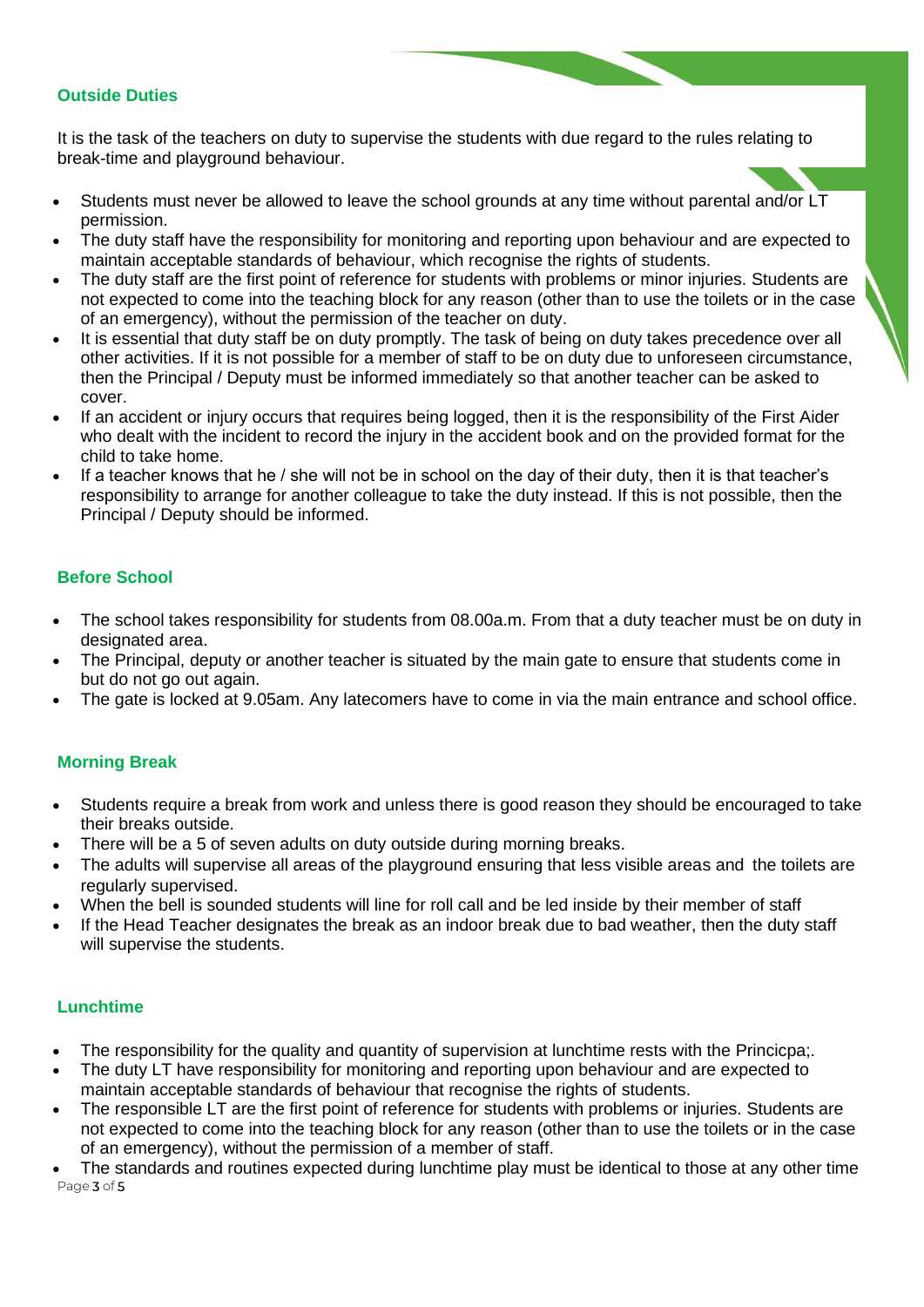- At the end of lunchtime students will line for roll call and be led inside by their member of staff
- Arrangements for entering the school are the same as break times.

#### **Inside Supervision**

- Teachers should be in the classroom to receive the students at the beginning of each session.
- Students should never be left in school to carry out any activity, task or duty whilst unsupervised unless it has been approved by a senior leader.
- A class teacher's prime responsibility is to be with the class or group being taught at all times. Students in class should not be put in the position of being left unsupervised. Good preparation and classroom management should ensure that there is rarely a necessity to leave the class.
- Classes or groups are to stay with their teacher until the end of the session when the bell rings and they are dismissed from that classroom in an orderly manner.
- There must be identifiable advantages for the learning process to justify students working outside the classroom.
- If students need to go to the library for research purposes, the task and time limit to carry out that task must be clear. It must be remembered that the library is often a teaching area also.
- In the rare event that it is necessary for a teacher to leave their classroom, then the teacher of the nearest classroom should be informed to enable them to keep a watching brief.

#### **Games/P.E**

- A male and female member of staff must be on duty to support changing for PE
- Students who cannot take part in games activities can join their group as an observer (warm weather only). If this is not appropriate then students must be designated a class or person and must report to that teacher with some work to do. They must stay with that class/person until the end of that session.

# **Students's Responsibilities and Duties**

- When allocating jobs / tasks to pupils, safety must be a prime consideration. It would not be appropriate for students to be involved with plugging in electrical apparatus into the mains unless they were directly supervised.
- Students doing jobs / tasks must be directly supervised by the teacher. Students should not be left in the classrooms during normal break times without class teacher supervision. Any other students performing tasks (i.e. paper recycling) are the direct responsibility of the member of staff.
- All students have a duty to leave the building promptly during break-time and should be aware that once they have left the building they should not return unless it is to go to the toilet.
- Students who are expected to stay in to finish work are the responsibility of the teacher requesting them to do so and they must be supervised.

# **After School**

- Students who go to after school clubs should go to their clubs in an orderly manner.
- There must be good supervision of cloakrooms, stairs and corridors to ensure all students leave the school safely. Staff will accompany the students on to the playground.
- Students should go straight home after school and not play in the playground.
- Students who have not been collected after school should come back into school, inform a teacher and then wait in the office.
- Students should never wait outside for lifts or taxis. They should be collected from the side area.

Page 4 of 5